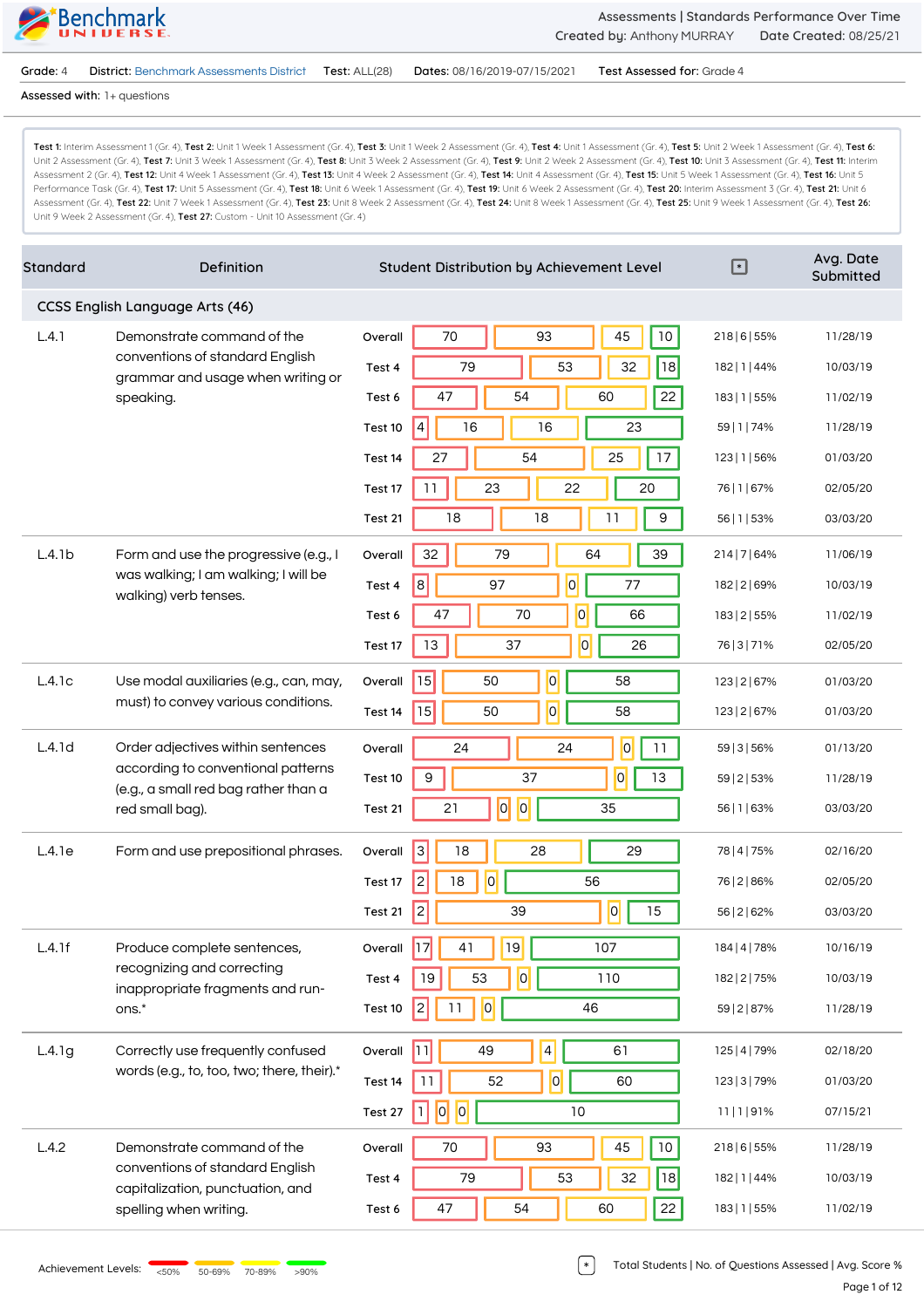

| Standard           | Definition                                                                        | Student Distribution by Achievement Level                 | ⊡              | Avg. Date<br>Submitted |
|--------------------|-----------------------------------------------------------------------------------|-----------------------------------------------------------|----------------|------------------------|
|                    |                                                                                   | 4 <br>$16\,$<br>16<br>23<br>Test 10                       | 59   1   74%   | 11/28/19               |
|                    |                                                                                   | 54<br>25<br>17<br>27<br>Test 14                           | 123   1   56%  | 01/03/20               |
|                    |                                                                                   | 23<br>22<br>20<br>11<br>Test 17                           | 76   1   67%   | 02/05/20               |
|                    |                                                                                   | 18<br>11<br>$\boldsymbol{9}$<br>18<br>Test 21             | 56   1   53%   | 03/03/20               |
| L.4.2a             | Use correct capitalization.                                                       | 12<br> 0 <br>7<br>194<br>Overall                          | 213   2   94%  | 10/18/19               |
|                    |                                                                                   | 0 <br>$\vert 0 \vert$<br> 9 <br>173<br>Test 4             | 182   1   95%  | 10/03/19               |
|                    |                                                                                   | 0 <br> 0 <br>171<br>12<br>Test 6                          | 183   1   93%  | 11/02/19               |
| L.4.2b             | Use commas and quotation marks to                                                 | 29<br> 0 <br>66<br>88<br>Overall                          | 183   2   56%  | 12/01/19               |
|                    | mark direct speech and quotations<br>from a text.                                 | $\overline{0}$<br> 0 <br>95<br>88<br>Test 6               | 183   1   52%  | 11/02/19               |
|                    |                                                                                   | $\overline{0}$<br> 0 <br>17<br>39<br>Test 21              | 56   1   70%   | 03/03/20               |
| L.4.2d             | Spell grade-appropriate words                                                     | $\vert 4 \vert$<br> ו ו <br>49<br>61<br>Overall           | 125   4   79%  | 02/18/20               |
|                    | correctly, consulting references as<br>needed.                                    | 0 <br>11<br>60<br>52<br>Test 14                           | 123   3   79%  | 01/03/20               |
|                    |                                                                                   | 0 <br> 0 <br>П<br>10<br>Test 27                           | 11 1 91%       | 07/15/21               |
| L.4.3 <sub>a</sub> | Choose words and phrases to convey                                                | 0 <br>116<br>32<br>35<br>Overall                          | 183   3   73%  | 11/09/19               |
|                    | ideas precisely.*                                                                 | 0 <br> 0 <br>26<br>157<br>Test 6                          | 183   1   86%  | 11/02/19               |
|                    |                                                                                   | 0 <br>9<br>13<br>37<br>Test 10                            | 59   2   53%   | 11/28/19               |
| L.4.3b             | Choose punctuation for effect.*                                                   | $ \overline{o} $<br>$\overline{O}$<br>21<br>35<br>Overall | 56   1   63%   | 03/03/20               |
|                    |                                                                                   | $ \overline{0} $<br>$\overline{0}$<br>35<br>21<br>Test 21 | 56   1   63%   | 03/03/20               |
| L.4.3c             | Differentiate between contexts that                                               | $\overline{0}$<br>$\vert 0 \vert$<br>25<br>34<br>Overall  | 59   1   58%   | 11/28/19               |
|                    | call for formal English (e.g., presenting<br>ideas) and situations where informal | $\overline{0}$<br>$\overline{0}$<br>34<br>25<br>Test 10   | 59   1   58%   | 11/28/19               |
|                    | discourse is appropriate (e.g., small-<br>group discussion).                      |                                                           |                |                        |
| L.4.4              | Determine or clarify the meaning of                                               | 44<br>76<br>18<br>86<br>Overall                           | 224   33   67% | 11/22/19               |
|                    | unknown and multiple-meaning<br>words and phrases based on grade 4                | 3 <br>47<br>119<br>31<br>Test 1                           | 200   6   56%  | 08/27/19               |
|                    | reading and content, choosing                                                     | 0 <br> 3 <br> 0 <br>18<br>Test 2                          | 21   1   86%   | 09/13/19               |
|                    | flexibly from a range of strategies.                                              | $\overline{0}$<br>44<br>51<br>87<br>Test 4                | 182   2   52%  | 10/03/19               |
|                    |                                                                                   | $\overline{0}$<br>$\overline{0}$<br>40<br>143<br>Test 6   | 183   1   78%  | 11/02/19               |
|                    |                                                                                   | $ \mathbf{0} $<br>45<br>23<br>56<br>Test 11               | 124   2   59%  | 11/29/19               |
|                    |                                                                                   | $\overline{0}$<br>21<br>19<br>Test 13                     | 41   2   72%   | 12/16/19               |
|                    |                                                                                   | $ \overline{0} $<br> 0 <br>37<br>86<br>Test 14            | 123   1   70%  | 01/03/20               |
|                    |                                                                                   | 6<br>18<br>22<br>35<br>Test 20                            | 81   13   80%  | 03/02/20               |
|                    |                                                                                   | 0 <br>15<br>3<br>38<br>Test 21                            | 56   2   8 1%  | 03/03/20               |
|                    |                                                                                   | 0 <br> 4 <br> 0 <br>24<br>Test 24                         | 28   2   93%   | 04/22/20               |
|                    |                                                                                   | 0 <br> 0 <br>9<br>Test 27<br>$\overline{c}$               | 11 1 82%       | 07/15/21               |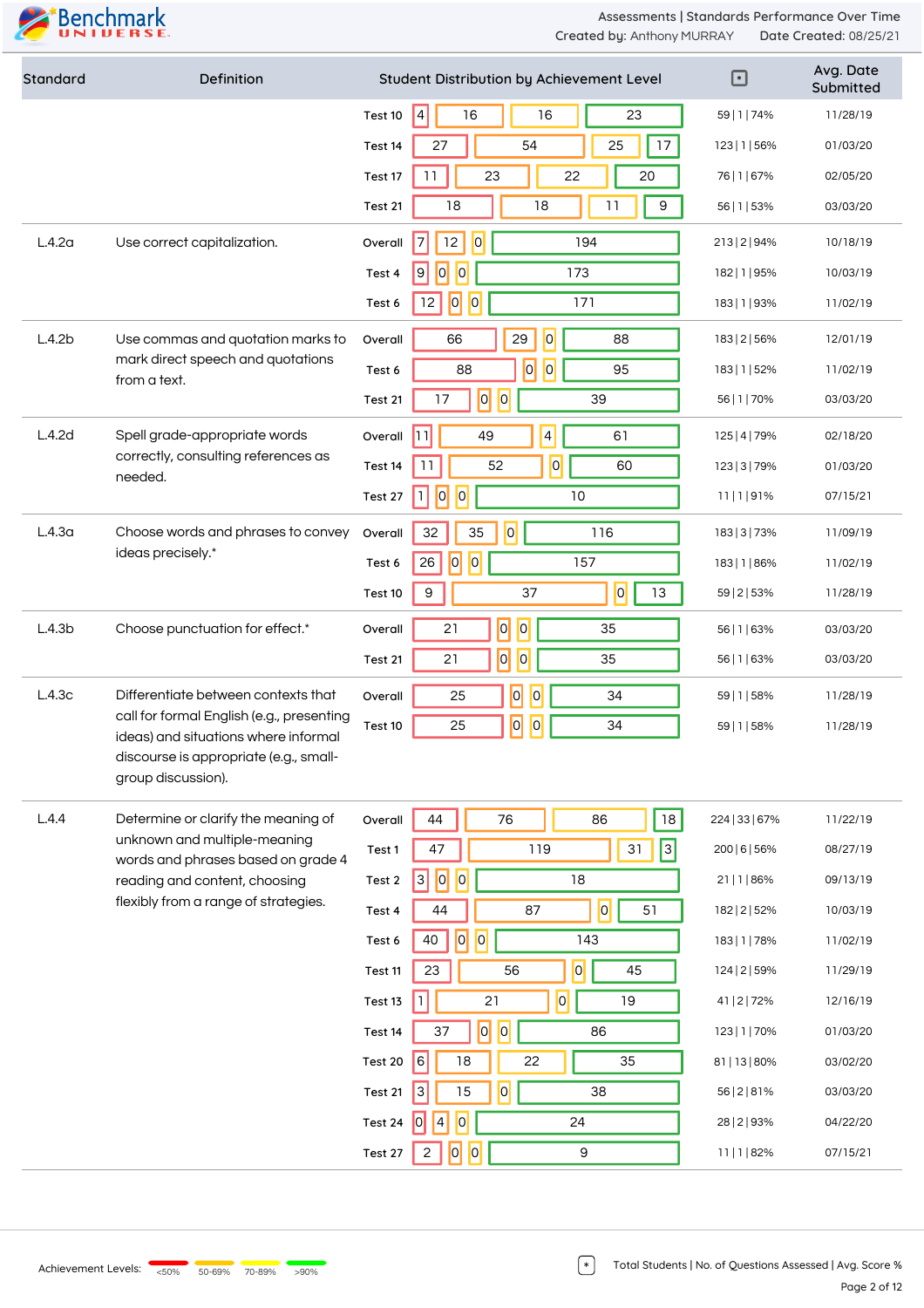

| Standard           | Definition                                                                    |                                                  | Student Distribution by Achievement Level | $\boxdot$      | Avg. Date<br>Submitted |
|--------------------|-------------------------------------------------------------------------------|--------------------------------------------------|-------------------------------------------|----------------|------------------------|
| L.4.4 <sub>a</sub> | Use context (e.g., definitions,                                               | 23 <br>61<br>Overall                             | 56<br>81                                  | 221   20   73% | 12/22/19               |
|                    | examples, or restatements in text) as<br>a clue to the meaning of a word or   | 0 <br> 0 <br> 0 <br>Test 2                       | 21                                        | 21   1   100%  | 09/13/19               |
|                    | phrase.                                                                       | 49<br>Test 4                                     | 0 <br> 0 <br>133                          | 182   1   73%  | 10/03/19               |
|                    |                                                                               | $\overline{0}$<br>$\overline{0}$<br>31<br>Test 6 | 152                                       | 183   1   83%  | 11/02/19               |
|                    |                                                                               | 0 <br> 0 <br> 0 <br>Test 8                       | 21                                        | 21   1   100%  | 11/20/19               |
|                    |                                                                               | 4<br>Test 9                                      | $\overline{3}$<br>13<br>25                | 45   3   75%   | 11/26/19               |
|                    |                                                                               | 16<br>Test 14                                    | $\overline{0}$<br>32<br>75                | 123   2   57%  | 01/03/20               |
|                    |                                                                               | 10<br>Test 15                                    | 0 <br>12<br>24                            | 46   2   52%   | 01/20/20               |
|                    |                                                                               | 15<br>Test 17                                    | 0 <br>25<br>36                            | 76   3   76%   | 02/05/20               |
|                    |                                                                               | 3<br>14<br>Test 23                               | 0 <br>41                                  | 58   2   83%   | 04/19/20               |
|                    |                                                                               | Test 25<br>7                                     | $\overline{0}$<br>19<br>26                | 52   2   68%   | 05/03/20               |
|                    |                                                                               | $10$<br>Test 26                                  | 0 <br>41                                  | 52   2   88%   | 05/10/20               |
| L.4.4b             | Use common, grade-appropriate                                                 | 53<br>Overall                                    | 0 <br>31<br>116                           | 200   3   65%  | 11/22/19               |
|                    | Greek and Latin affixes and roots as<br>clues to the meaning of a word (e.g., | $\overline{0}$<br>46<br>Test 1                   | 0 <br>154                                 | 200   1   77%  | 08/27/19               |
|                    | telegraph, photograph, autograph).                                            | 32<br>Test 23                                    | $\overline{0}$<br> 0 <br>26               | 58   1   45%   | 04/19/20               |
|                    |                                                                               | Test 26                                          | 0 <br> 0 <br>32<br>20                     | 52   1   38%   | 05/10/20               |
| L.4.5              | Demonstrate understanding of                                                  | 0 <br> 0 <br> 0 <br>Overall                      | 21                                        | 21   1   100%  | 11/20/19               |
|                    | figurative language, word<br>relationships, and nuances in word               | 0 <br> 0 <br> 0 <br>Test 8                       | 21                                        | 21   1   100%  | 11/20/19               |
|                    | meanings.                                                                     |                                                  |                                           |                |                        |
| L.4.5 <sub>a</sub> | Explain the meaning of simple similes                                         | 41<br>Overall                                    | 60<br>56<br>66                            | 223   13   71% | 11/17/19               |
|                    | and metaphors (e.g., as pretty as a<br>picture) in context.                   | 95<br>Test 1                                     | $ \overline{o} $<br> 0 <br>105            | 200   1   53%  | 08/27/19               |
|                    |                                                                               | $\mathbf{1}$<br>12<br>Test 5                     | $\overline{0}$<br>28                      | 41   2   83%   | 10/15/19               |
|                    |                                                                               | 0 <br>40<br>Test 6                               | 0 <br>143                                 | 183   1   78%  | 11/02/19               |
|                    |                                                                               | 0 <br> 0 <br>П<br>Test 7                         | 21                                        | 22   1   95%   | 11/12/19               |
|                    |                                                                               | 18<br>Test 10                                    | 0 <br> 0 <br>41                           | 59   1   69%   | 11/28/19               |
|                    |                                                                               | 39<br>Test 11                                    | $\overline{0}$<br> 0 <br>85               | 124   1   69%  | 11/29/19               |
|                    |                                                                               | $\mathbf{1}$<br>Test 13                          | $\overline{\mathsf{P}}$<br>21<br>19       | 41   2   72%   | 12/16/19               |
|                    |                                                                               | $\boldsymbol{9}$<br>23<br>Test 20                | $\overline{0}$<br>49                      | 81   3   82%   | 03/02/20               |
|                    |                                                                               | Test 25                                          | 0 <br> 0 <br>$31\,$<br>21                 | 52   1   40%   | 05/03/20               |
| L.4.5b             | Recognize and explain the meaning                                             | 25<br>Overall                                    | 51<br>39<br>89                            | 204   8   76%  | 11/16/19               |
|                    | of common idioms, adages, and<br>proverbs.                                    | 0 <br>44<br>Test 6                               | 0 <br>139                                 | 183   1   76%  | 11/02/19               |
|                    |                                                                               | Test 7                                           | $\overline{0}$<br> 0 <br>17<br>$5\,$      | 22   1   23%   | 11/12/19               |
|                    |                                                                               | 0 <br> 0 <br>Test 8                              | 21                                        | 21   1   100%  | 11/20/19               |
|                    |                                                                               | $\vert$ 5 $\vert$<br>Test 10                     | 0 <br>25<br>29                            | 59   2   70%   | 11/28/19               |
|                    |                                                                               | <b>16</b><br>Test 11                             | $ \overline{o} $<br>44<br>64              | 124   3   79%  | 11/29/19               |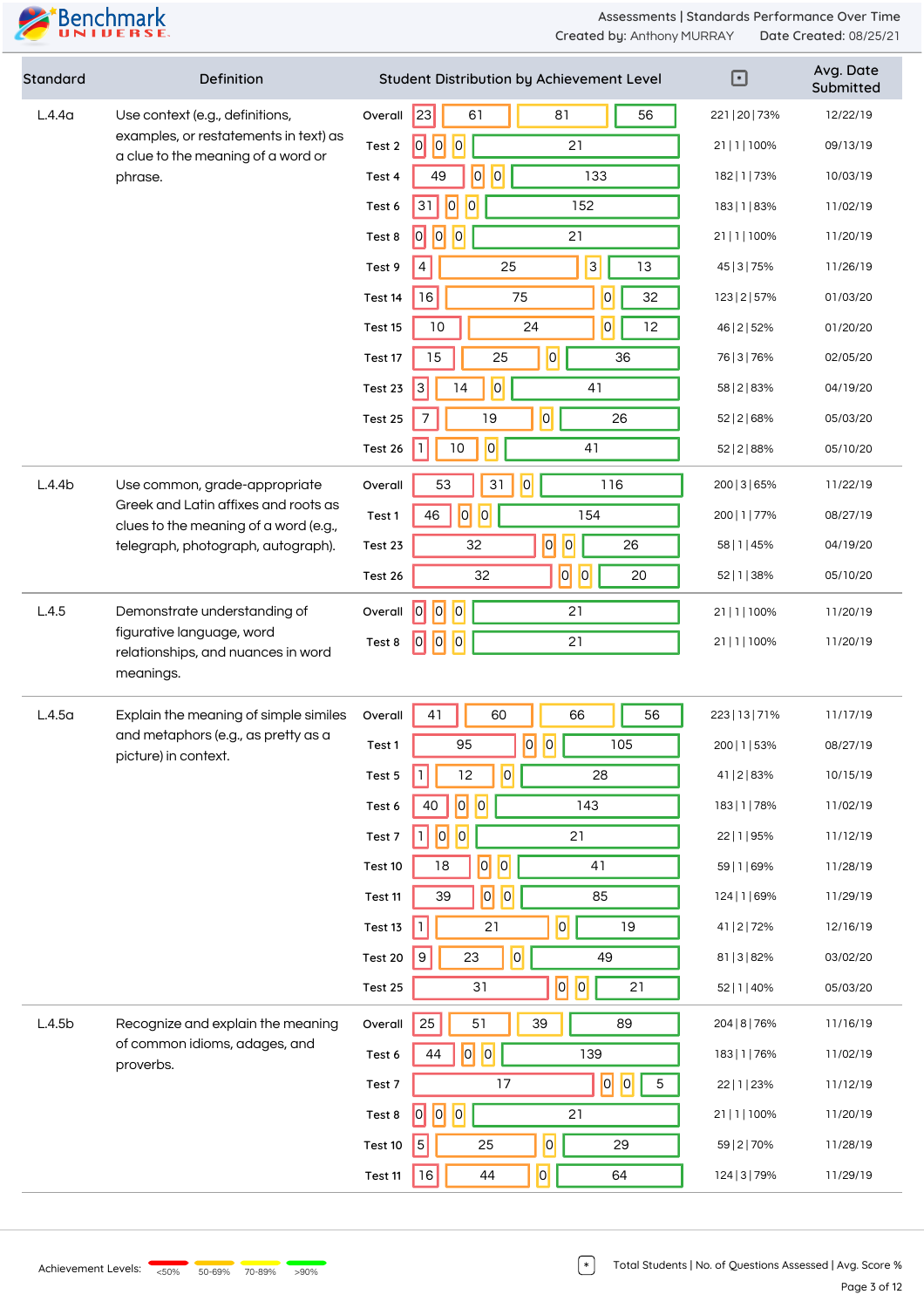

| <b>Standard</b> | Definition                                                                                      |         | Student Distribution by Achievement Level               | ⊡              | Avg. Date<br>Submitted |
|-----------------|-------------------------------------------------------------------------------------------------|---------|---------------------------------------------------------|----------------|------------------------|
| L.4.5c          | Demonstrate understanding of words                                                              | Overall | 0 <br> 0 <br>$\overline{7}$<br>4                        | 11 1 64%       | 07/15/21               |
|                 | by relating them to their opposites<br>(antonyms) and to words with similar                     | Test 27 | $\overline{a}$<br>$\overline{0}$<br>$\overline{7}$<br>4 | 11 1 64%       | 07/15/21               |
|                 | but not identical meanings<br>(synonyms).                                                       |         |                                                         |                |                        |
| L.4.6           | Acquire and use accurately grade-                                                               | Overall | 18<br>53<br>27<br>110                                   | 208   7   81%  | 11/12/19               |
|                 | appropriate general academic and<br>domain-specific words and phrases,                          | Test 5  | 2 <br> 2 <br> 0 <br>37                                  | 41   1   93%   | 10/15/19               |
|                 | including those that signal precise                                                             | Test 6  | 0 <br>$\ensuremath{\mathsf{3}}$<br>142<br>38            | 183   2   88%  | 11/02/19               |
|                 | actions, emotions, or states of being<br>(e.g., quizzed, whined, stammered)                     | Test 9  | 3 <br>$\overline{4}$<br>25<br>13                        | 45   3   75%   | 11/26/19               |
|                 | and that are basic to a particular                                                              | Test 11 | $\overline{0}$<br> 0 <br>73<br>51                       | 124   1   59%  | 11/29/19               |
|                 | topic (e.g., wildlife, conservation, and<br>endangered when discussing animal<br>preservation). |         |                                                         |                |                        |
| RF.4.3          | Know and apply grade-level phonics                                                              | Overall | 23 <br>50<br>31<br>117                                  | 221   16   80% | 01/18/20               |
|                 | and word analysis skills in decoding                                                            | Test 1  | 0 <br> 0 <br>64<br>136                                  | 200   1   68%  | 08/27/19               |
|                 | words.                                                                                          | Test 19 | $\vert 5 \vert$<br> 0 <br>$\vert 0 \vert$<br>94         | 99   2   97%   | 02/25/20               |
|                 |                                                                                                 | Test 20 | 6<br>31<br>35<br>9                                      | 81   7   81%   | 03/02/20               |
|                 |                                                                                                 | Test 21 | $\overline{0}$<br> 0 <br>21<br>35                       | 56   2   8 1%  | 03/03/20               |
|                 |                                                                                                 | Test 22 | $\vert 0 \vert$<br> 0 <br>39<br>$\overline{c}$          | 41   1   95%   | 03/07/20               |
|                 |                                                                                                 | Test 25 | $\overline{0}$<br> 0 <br>43<br>9                        | 52   1   83%   | 05/03/20               |
|                 |                                                                                                 | Test 26 | $\overline{0}$<br> 0 <br>20<br>32                       | 52   1   38%   | 05/10/20               |
|                 |                                                                                                 | Test 27 | $\overline{0}$<br> 0 <br>5<br>6                         | 11   1   55%   | 07/15/21               |
| RF.4.3a         | Use combined knowledge of all letter-                                                           | Overall | 34<br>13<br>94<br>83                                    | 224   36   82% | 11/23/19               |
|                 | sound correspondences,<br>syllabication patterns, and                                           | Test 1  | 0 <br>$15\,$<br>87<br>98                                | 200   2   71%  | 08/27/19               |
|                 | morphology (e.g., roots and affixes) to                                                         | Test 2  | $\mathsf 3$<br>5<br> 0 <br>13                           | 21   2   74%   | 09/13/19               |
|                 | read accurately unfamiliar<br>multisyllabic words in context and out                            | Test 3  | 0 <br>12<br>3<br>1                                      | 16   2   84%   | 09/23/19               |
|                 | of context.                                                                                     | Test 4  | 21<br>46<br> 0 <br>115                                  | 182   2   76%  | 10/03/19               |
|                 |                                                                                                 | Test 5  | 0 <br>$10$<br> 0 <br>31                                 | 41   2   88%   | 10/15/19               |
|                 |                                                                                                 | Test 6  | 0 <br>147<br> 9 <br>27                                  | 183   3   92%  | 11/02/19               |
|                 |                                                                                                 | Test 7  | 0 <br> 3 <br>19<br> 0                                   | 22   1   86%   | 11/12/19               |
|                 |                                                                                                 | Test 8  | 0 <br> 0 <br>17<br>4                                    | 21   1   81%   | 11/20/19               |
|                 |                                                                                                 | Test 9  | 41<br>2                                                 | 45   2   95%   | 11/26/19               |
|                 |                                                                                                 | Test 10 | 0 <br>16<br>39<br>4                                     | 59   2   80%   | 11/28/19               |
|                 |                                                                                                 | Test 11 | 14<br>33<br>75<br> 2                                    | 124   6   90%  | 11/29/19               |
|                 |                                                                                                 | Test 12 | 0 <br> 0 <br>16<br>3                                    | 19   1   84%   | 12/11/19               |
|                 |                                                                                                 | Test 13 | $\overline{10}$<br> 3 <br> 0 <br>38                     | 41   1   93%   | 12/16/19               |
|                 |                                                                                                 | Test 14 | 0 <br>55<br>47<br>21                                    | 123   2   6 1% | 01/03/20               |
|                 |                                                                                                 | Test 15 | $\overline{0}$<br>$\,8\,$<br>37<br>$\mathbf{1}$         | 46   2   89%   | 01/20/20               |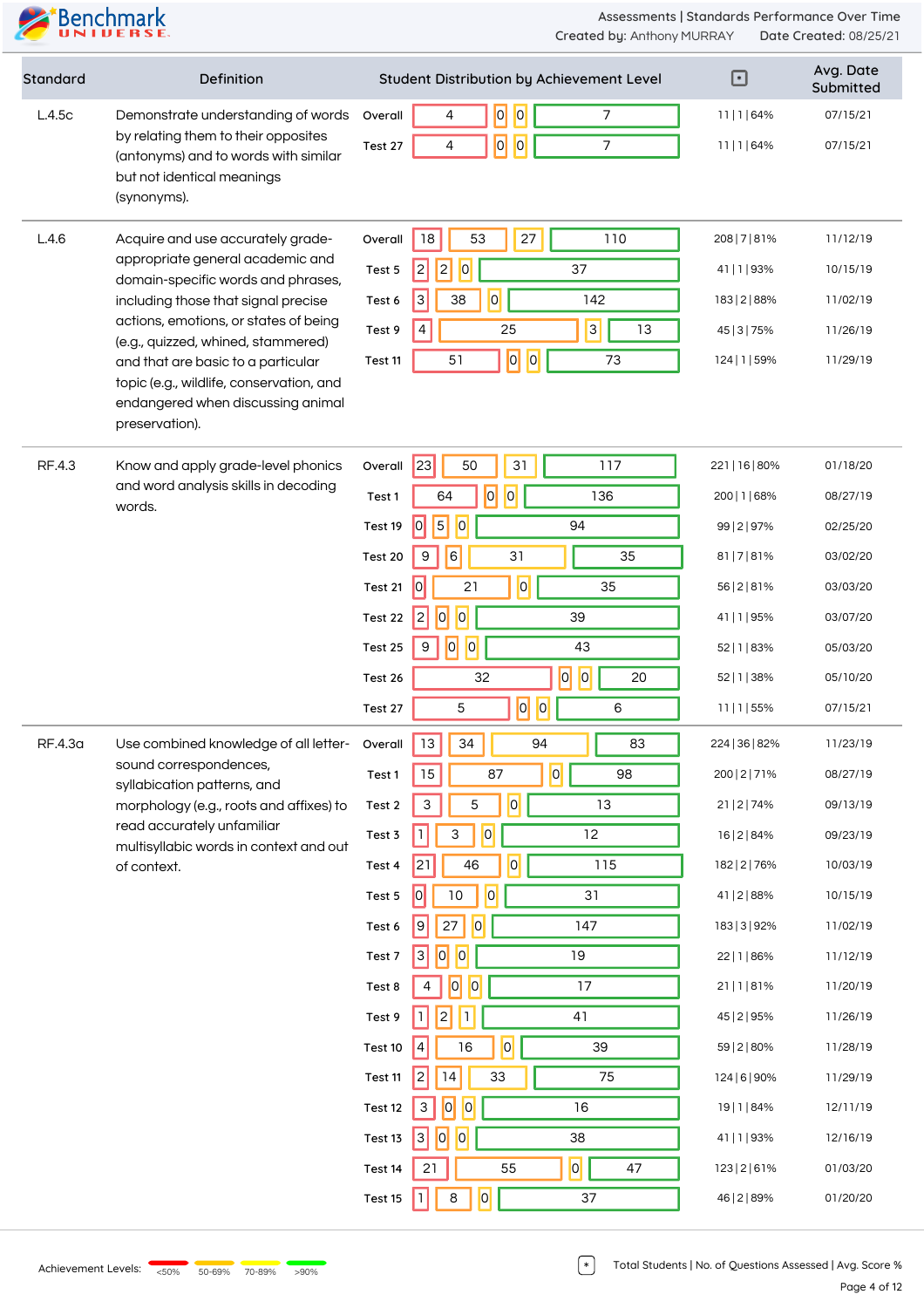

| Standard | Definition                                                             |         | Student Distribution by Achievement Level        | $\Box$         | Avg. Date<br>Submitted |
|----------|------------------------------------------------------------------------|---------|--------------------------------------------------|----------------|------------------------|
|          |                                                                        | Test 17 | 0 <br>23<br>43<br>$10$                           | 76   3   80%   | 02/05/20               |
|          |                                                                        | Test 18 | 0 <br> 0 <br>23<br>101                           | 124   1   81%  | 02/14/20               |
|          |                                                                        | Test 23 | 0 <br>$\overline{0}$<br>26<br>32                 | 58   1   45%   | 04/19/20               |
| RF.4.4   | Read with sufficient accuracy and                                      | Overall | $\overline{0}$<br> 0 <br> 0 <br>28               | 28   1   100%  | 04/22/20               |
|          | fluency to support comprehension.                                      | Test 24 | 0 <br> 0 <br> 0 <br>28                           | 28   1   100%  | 04/22/20               |
| RI.4.1   | Refer to details and examples in a                                     | Overall | $\boxed{9}$<br>75<br>83<br>56                    | 223   51   58% | 12/17/19               |
|          | text when explaining what the text<br>says explicitly and when drawing | Test 1  | $\overline{6}$<br>81<br>67<br>46                 | 200   2   44%  | 08/27/19               |
|          | inferences from the text.                                              | Test 3  | 0 <br> 0 <br>$\mathsf 3$<br>13                   | 16   6   93%   | 09/23/19               |
|          |                                                                        | Test 4  | $27\,$<br>$27\,$<br>30<br>98                     | 182   2   50%  | 10/03/19               |
|          |                                                                        | Test 7  | $\sqrt{2}$<br> 0 <br> 3 <br>19                   | 22   2   19%   | 11/12/19               |
|          |                                                                        | Test 8  | $\vert$ <sub>2</sub><br> 0 <br>$\mathbf 5$<br>14 | 21   4   92%   | 11/20/19               |
|          |                                                                        | Test 10 | 18<br>18<br>9<br>14                              | 59   3   73%   | 11/28/19               |
|          |                                                                        | Test 11 | 15<br>32<br>31<br>46                             | 124   4   63%  | 11/29/19               |
|          |                                                                        | Test 15 | 0 <br>26<br>9<br>11                              | 46   1   34%   | 01/20/20               |
|          |                                                                        | Test 16 | 23<br>19<br>14<br>$\mathbf{1}$                   | 57   6   53%   | 02/04/20               |
|          |                                                                        | Test 17 | 16<br>36<br>14<br>10                             | 76   3   69%   | 02/05/20               |
|          |                                                                        | Test 20 | 30<br>$\mathbf{I}$<br>10<br>40                   | 81   3   44%   | 03/02/20               |
|          |                                                                        | Test 22 | 2<br>$\overline{4}$<br>9<br>26                   | 41   2   45%   | 03/07/20               |
|          |                                                                        | Test 23 | 8<br>16<br>24<br>$10\,$                          | 58   5   75%   | 04/19/20               |
|          |                                                                        | Test 24 | 0 <br>7<br>15<br>6                               | 28   4   82%   | 04/22/20               |
|          |                                                                        | Test 26 | $\overline{0}$<br>22<br>19<br>11                 | 52   1   47%   | 05/10/20               |
|          |                                                                        | Test 27 | 0 <br>3<br>5<br>3                                | 11   3   72%   | 07/15/21               |
| RI.4.2   | Determine the main idea of a text and                                  | Overall | 3 <br> 21 <br>129<br>70                          | 223   35   47% | 12/23/19               |
|          | explain how it is supported by key<br>details; summarize the text.     | Test 1  | 0 <br>170<br>17<br>13                            | 200   3   3 1% | 08/27/19               |
|          |                                                                        | Test 3  | 0 <br>12<br>$\mathsf 3$<br>$\mathbf{1}$          | 16   2   67%   | 09/23/19               |
|          |                                                                        | Test 4  | $\overline{\mathsf{O}}$<br>37<br>57<br>88        | 182   1   47%  | 10/03/19               |
|          |                                                                        | Test 7  | 3 <br> 0 <br>$\boxed{0}$<br>19                   | 22   4   22%   | 11/12/19               |
|          |                                                                        | Test 8  | 2 <br> 0 <br>$\mathbf 5$<br>14                   | 21   4   92%   | 11/20/19               |
|          |                                                                        | Test 10 | $\,$ 6 $\,$<br>$\mathsf 9$<br>15<br>29           | 59   5   68%   | 11/28/19               |
|          |                                                                        | Test 11 | 0 <br>41<br>53<br>30                             | 124   1   66%  | 11/29/19               |
|          |                                                                        | Test 15 | $\overline{0}$<br> 3 <br>32<br>11                | 46   2   35%   | 01/20/20               |
|          |                                                                        | Test 16 | $\vert 4 \vert$<br>$\,8\,$<br>17<br>28           | 57   2   48%   | 02/04/20               |
|          |                                                                        | Test 17 | $\overline{0}$<br>17<br>25<br>34                 | 76   1   45%   | 02/05/20               |
|          |                                                                        | Test 20 | $\vert 6 \vert$<br> 0 <br>51<br>24               | 81   2   37%   | 03/02/20               |
|          |                                                                        | Test 22 | 0 <br>$\mathbf 5$<br>13<br>23                    | 41   1   51%   | 03/07/20               |
|          |                                                                        | Test 23 | 0 <br>13<br>17<br>28                             | 58   1   64%   | 04/19/20               |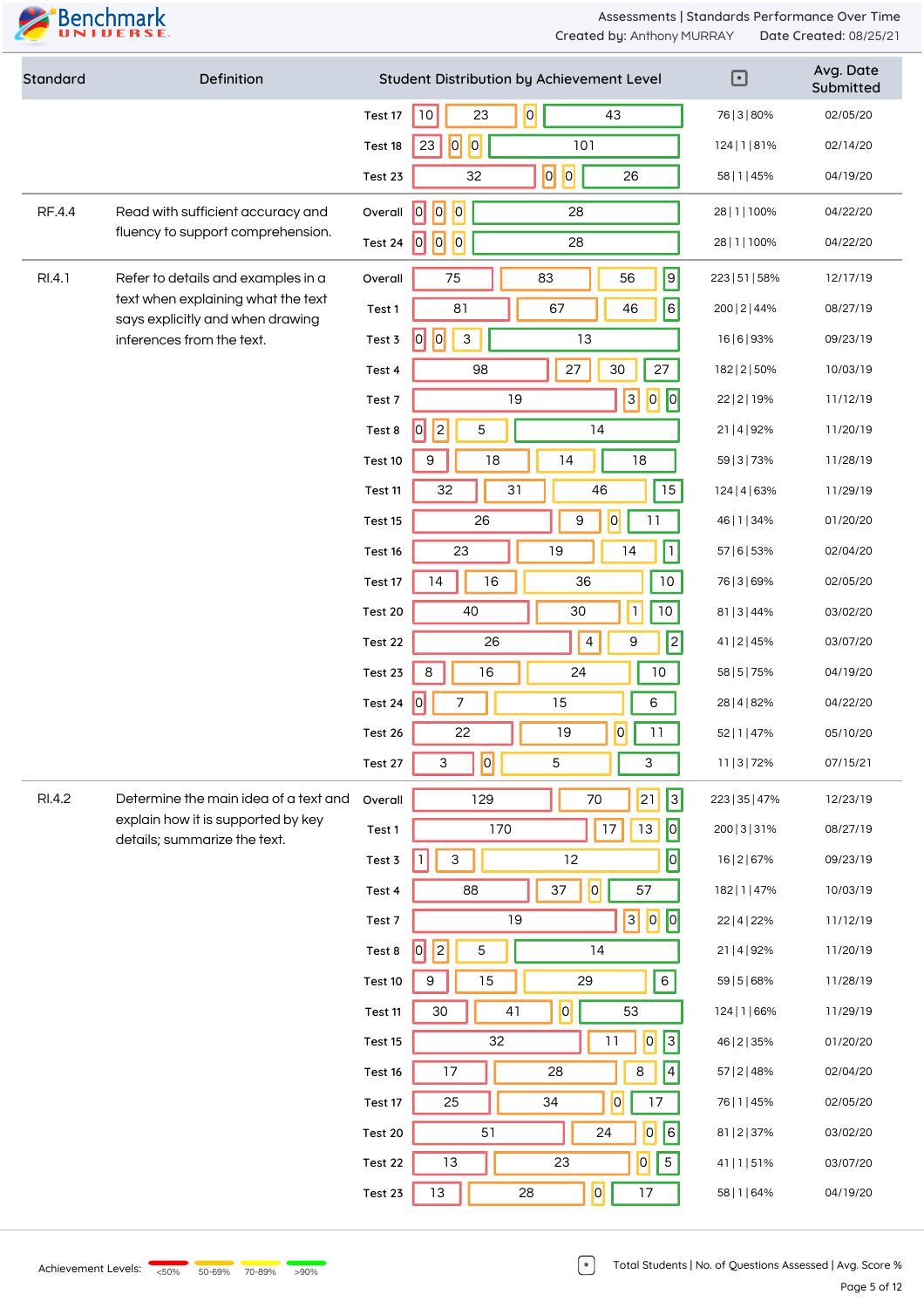

| Standard | Definition                                                                 |         | Student Distribution by Achievement Level                                  | $\bm \Xi$      | Avg. Date<br>Submitted |
|----------|----------------------------------------------------------------------------|---------|----------------------------------------------------------------------------|----------------|------------------------|
|          |                                                                            | Test 24 | 10<br>17<br>$\vert$ 1<br> 0                                                | 28   1   86%   | 04/22/20               |
|          |                                                                            | Test 25 | $\overline{0}$<br>$\overline{7}$<br>$18\,$<br>27                           | 52   2   39%   | 05/03/20               |
|          |                                                                            | Test 26 | 22<br>15<br>$10\,$<br>$5\phantom{.0}$                                      | 52   2   45%   | 05/10/20               |
|          |                                                                            | Test 27 | $\overline{0}$<br>$\overline{c}$<br>7<br>2                                 | 11   1   76%   | 07/15/21               |
| RI.4.3   | Explain events, procedures, ideas, or                                      | Overall | 32<br>70<br>60<br>41                                                       | 203   13   65% | 12/29/19               |
|          | concepts in a historical, scientific, or<br>technical text, including what | Test 1  | 0 <br> 0 <br>96<br>104                                                     | 200   1   48%  | 08/27/19               |
|          | happened and why, based on                                                 | Test 16 | 15<br>22<br>11<br>$\boldsymbol{9}$                                         | 57   4   62%   | 02/04/20               |
|          | specific information in the text.                                          | Test 23 | 2 <br>12<br>13<br>31                                                       | 58   3   80%   | 04/19/20               |
|          |                                                                            | Test 24 | 0 <br> 0 <br>27<br>11                                                      | 28   1   96%   | 04/22/20               |
|          |                                                                            | Test 26 | 0 <br> 0 <br>26<br>26                                                      | 52   1   50%   | 05/10/20               |
|          |                                                                            | Test 27 | 0 <br>5<br>3<br>3                                                          | 11   3   79%   | 07/15/21               |
| RI.4.4   | Determine the meaning of general                                           | Overall | $\overline{5}$<br>87<br>78<br>53                                           | 223   26   56% | 12/25/19               |
|          | academic and domain-specific<br>words or phrases in a text relevant to     | Test 1  | $\vert 4 \vert$<br>92<br>73<br>31                                          | 200   4   40%  | 08/27/19               |
|          | a grade 4 topic or subject area.                                           | Test 4  | $\overline{0}$<br> 0 <br>82<br>100                                         | 182   1   45%  | 10/03/19               |
|          |                                                                            | Test 11 | $\overline{0}$<br>33<br>34<br>57                                           | 124   3   65%  | 11/29/19               |
|          |                                                                            | Test 15 | 0 <br>$10\,$<br>12<br>24                                                   | 46   2   52%   | 01/20/20               |
|          |                                                                            | Test 16 | $\vert 4 \vert$<br>h.<br>23<br>29                                          | 57   2   36%   | 02/04/20               |
|          |                                                                            | Test 17 | $\overline{O}$<br>15<br>25<br>36                                           | 76   3   76%   | 02/05/20               |
|          |                                                                            | Test 20 | $\overline{O}$<br>27<br>15<br>39                                           | 81   3   76%   | 03/02/20               |
|          |                                                                            | Test 23 | 0 <br>$\overline{3}$<br>14<br>41                                           | 58   2   83%   | 04/19/20               |
|          |                                                                            | Test 24 | 0 <br> 0 <br>$\vert 4$<br>24                                               | 28   1   86%   | 04/22/20               |
|          |                                                                            | Test 25 | $\boxed{0}$ $\boxed{12}$<br>15<br>25                                       | 52   2   47%   | 05/03/20               |
|          |                                                                            | Test 26 | 0 <br>$10\,$<br>41                                                         | 52   2   88%   | 05/10/20               |
|          |                                                                            | Test 27 | $\overline{\overline{\mathsf{0}}}$<br> 0 <br>$\mathsf g$<br>$\overline{c}$ | 11   1   82%   | 07/15/21               |
| RI.4.5   | Describe the overall structure (e.g.,                                      | Overall | 47<br>54<br>38<br>39                                                       | 178   12   66% | 03/19/20               |
|          | chronology, comparison,<br>cause/effect, problem/solution) of              | Test 15 | $\overline{a}$<br> 0 <br>21<br>25                                          | 46   1   54%   | 01/20/20               |
|          | events, ideas, concepts, or                                                | Test 17 | 8<br>19<br>15<br>34                                                        | 76   1   74%   | 02/05/20               |
|          | information in a text or part of a text.                                   | Test 20 | 0 <br> 0 <br>27<br>54                                                      | 81   1   33%   | 03/02/20               |
|          |                                                                            | Test 22 | 0 <br>$\vert 4 \vert$<br>13<br>24                                          | 41   1   37%   | 03/07/20               |
|          |                                                                            | Test 23 | 0 <br> 0 <br>51<br>7                                                       | 58   1   88%   | 04/19/20               |
|          |                                                                            | Test 24 | $\overline{0}$<br>14<br> 2 <br>12                                          | 28   3   8 1%  | 04/22/20               |
|          |                                                                            | Test 25 | 0 <br>19<br>11<br>22                                                       | 52   2   55%   | 05/03/20               |
|          |                                                                            | Test 26 | $\overline{7}$<br>26<br>$\vert 4 \vert$<br>15                              | 52   2   75%   | 05/10/20               |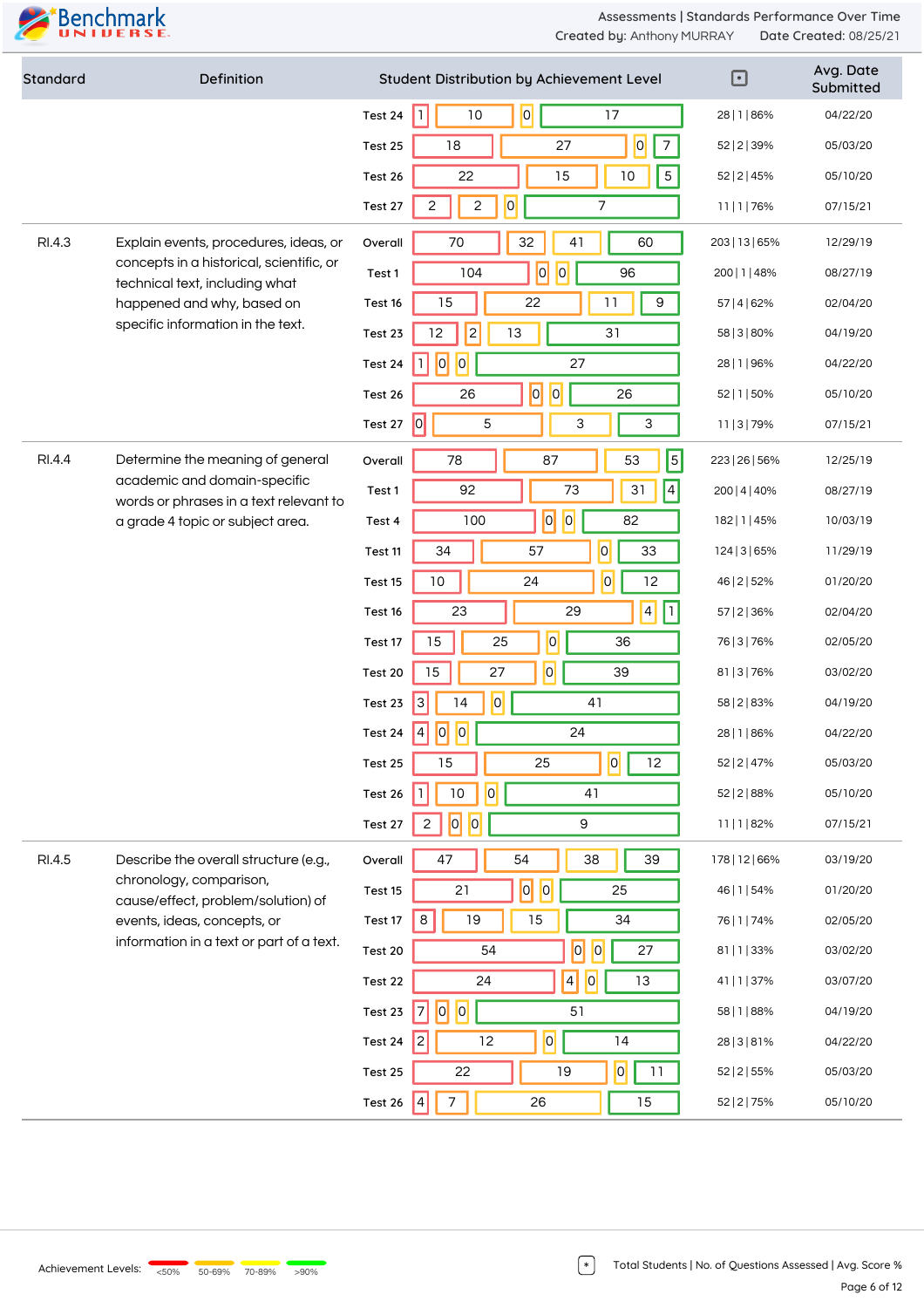

| Standard | Definition                                                                                                                  |         | Student Distribution by Achievement Level       | ⊡              | Avg. Date<br>Submitted |
|----------|-----------------------------------------------------------------------------------------------------------------------------|---------|-------------------------------------------------|----------------|------------------------|
| RI.4.6   | Compare and contrast a firsthand                                                                                            | Overall | $\overline{0}$<br>$\vert 0 \vert$<br>165<br> 35 | 200   1   18%  | 08/27/19               |
|          | and secondhand account of the<br>same event or topic; describe the<br>differences in focus and the<br>information provided. | Test 1  | 0 <br>165<br>$\vert 0 \vert$<br> 35             | 200   1   18%  | 08/27/19               |
| RI.4.7   | Interpret information presented                                                                                             | Overall | 70<br>29<br>60<br>63                            | 222   18   61% | 11/29/19               |
|          | visually, orally, or quantitatively (e.g.,<br>in charts, graphs, diagrams, time                                             | Test 1  | 0 <br> 0 <br>131<br>69                          | 200   1   35%  | 08/27/19               |
|          | lines, animations, or interactive                                                                                           | Test 3  | $ \overline{0} $<br>$\overline{0}$<br>6<br>10   | 16   2   88%   | 09/23/19               |
|          | elements on Web pages) and explain<br>how the information contributes to an                                                 | Test 4  | $\overline{0}$<br>17<br>59<br>106               | 182   2   74%  | 10/03/19               |
|          | understanding of the text in which it                                                                                       | Test 10 | $\overline{0}$<br> 0 <br>35<br>24               | 59   1   59%   | 11/28/19               |
|          | appears.                                                                                                                    | Test 11 | 0 <br>$10$<br>77<br>37                          | 124   2   40%  | 11/29/19               |
|          |                                                                                                                             | Test 20 | $\overline{0}$<br>33<br>33<br>15                | 81 1 61%       | 03/02/20               |
|          |                                                                                                                             | Test 22 | $\overline{0}$<br>12<br>25<br>4                 | 41   2   76%   | 03/07/20               |
|          |                                                                                                                             | Test 23 | $\overline{0}$<br>15<br>38<br>5                 | 58   3   86%   | 04/19/20               |
|          |                                                                                                                             | Test 24 | 0 <br>$\overline{c}$<br>$\overline{0}$<br>26    | 28   1   93%   | 04/22/20               |
|          |                                                                                                                             | Test 27 | 0 <br>3<br>5<br>3                               | 11   3   79%   | 07/15/21               |
| RI.4.8   | Explain how an author uses reasons                                                                                          | Overall | $\overline{5}$<br>115<br>76<br>27               | 223   27   51% | 12/16/19               |
|          | and evidence to support particular<br>points in a text.                                                                     | Test 1  | 0 <br>45<br>15<br>140                           | 200   1   19%  | 08/27/19               |
|          |                                                                                                                             | Test 3  | $\overline{0}$<br> 0 <br> 0 <br>16              | 16   3   100%  | 09/23/19               |
|          |                                                                                                                             | Test 4  | $\overline{0}$<br>74<br>44<br>64                | 182   1   55%  | 10/03/19               |
|          |                                                                                                                             | Test 11 | $\overline{6}$<br>22<br>56<br>40                | 124   4   55%  | 11/29/19               |
|          |                                                                                                                             | Test 15 | $\overline{O}$<br>$5\,$<br>10<br>31             | 46   1   55%   | 01/20/20               |
|          |                                                                                                                             | Test 16 | 27<br> 0 <br>22<br>8                            | 57   1   38%   | 02/04/20               |
|          |                                                                                                                             | Test 17 | 19<br>19<br>30<br>8                             | 76   6   60%   | 02/05/20               |
|          |                                                                                                                             | Test 20 | $\overline{5}$<br>22<br>8<br>46                 | 81   3   41%   | 03/02/20               |
|          |                                                                                                                             | Test 22 | $ \overline{o} $<br>$\mathbf 5$<br>8<br>28      | 41   2   78%   | 03/07/20               |
|          |                                                                                                                             | Test 25 | 0 <br>17<br>$\,8\,$<br>27                       | 52   1   59%   | 05/03/20               |
|          |                                                                                                                             | Test 26 | 0 <br>17<br>11<br>24                            | 52   2   51%   | 05/10/20               |
|          |                                                                                                                             | Test 27 | $\mathbbm{1}$<br>3<br>4<br>3                    | 11   2   70%   | 07/15/21               |
| RI.4.9   | Integrate information from two texts                                                                                        | Overall | 13<br>44<br>107<br>59                           | 223   10   61% | 11/06/19               |
|          | on the same topic in order to write or<br>speak about the subject                                                           | Test 1  | $\overline{0}$<br>19<br>50<br>131               | 200   2   42%  | 08/27/19               |
|          | knowledgeably.                                                                                                              | Test 4  | $16\,$<br> 0 <br>76<br>90                       | 182   1   66%  | 10/03/19               |
|          |                                                                                                                             | Test 8  | 0 <br> 0 <br> 0 <br>21                          | 21   1   100%  | 11/20/19               |
|          |                                                                                                                             | Test 10 | $\overline{0}$<br> 0 <br>40<br>19               | 59   1   68%   | 11/28/19               |
|          |                                                                                                                             | Test 11 | 0 <br>11<br>47<br>66                            | 124   1   72%  | 11/29/19               |
|          |                                                                                                                             | Test 17 | 20<br>13<br>$20\,$<br>23                        | 76   2   58%   | 02/05/20               |
|          |                                                                                                                             | Test 20 | $\overline{0}$<br>13<br>28<br>40                | 81   2   67%   | 03/02/20               |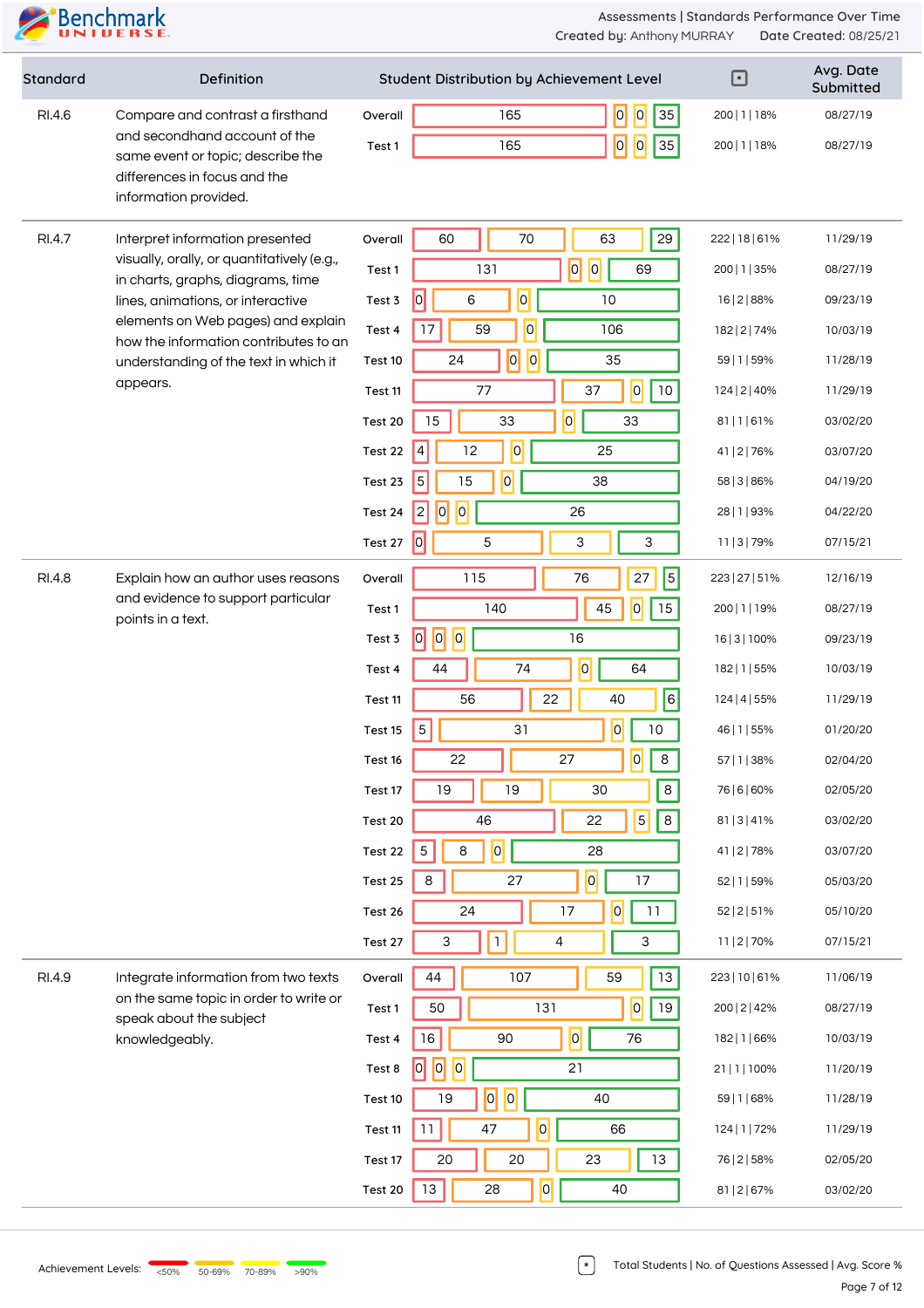

| Standard      | Definition                                                                        |         | Student Distribution by Achievement Level        | $\mathbf E$    | Avg. Date<br>Submitted |
|---------------|-----------------------------------------------------------------------------------|---------|--------------------------------------------------|----------------|------------------------|
| <b>RL.4.1</b> | Refer to details and examples in a                                                | Overall | $\vert \mathbf{1} \vert$<br>$77 \,$<br>107<br>39 | 224   56   55% | 11/29/19               |
|               | text when explaining what the text<br>says explicitly and when drawing            | Test 1  | $\overline{0}$<br>29<br>111<br>60                | 200   6   46%  | 08/27/19               |
|               | inferences from the text.                                                         | Test 2  | $ \overline{0} $<br> 2 <br>12<br>7               | 21   2   83%   | 09/13/19               |
|               |                                                                                   | Test 4  | 22 <br> 0 <br>$\vert$ 7<br>153                   | 182   2   34%  | 10/03/19               |
|               |                                                                                   | Test 6  | 22<br>56<br>76<br>29                             | 183   3   56%  | 11/02/19               |
|               |                                                                                   | Test 8  | 0 <br> 0 <br>21<br> 0                            | 21   1   100%  | 11/20/19               |
|               |                                                                                   | Test 9  | $\overline{4}$<br>15<br>$\vert 3 \vert$<br>23    | 45   1   65%   | 11/26/19               |
|               |                                                                                   | Test 10 | 0 <br>$\boldsymbol{9}$<br>11<br>39               | 59   1   48%   | 11/28/19               |
|               |                                                                                   | Test 11 | 13 <br>19<br>36<br>56                            | 124   3   58%  | 11/29/19               |
|               |                                                                                   | Test 12 | 12<br>$\overline{10}$<br>4<br>3                  | 19 4 41%       | 12/11/19               |
|               |                                                                                   | Test 13 | 0 <br>$\overline{3}$<br>16<br>22                 | 41   6   52%   | 12/16/19               |
|               |                                                                                   | Test 14 | $\overline{7}$<br>21<br>37<br>58                 | 123   7   57%  | 01/03/20               |
|               |                                                                                   | Test 18 | 15<br>47<br>$16$<br>46                           | 124   3   54%  | 02/14/20               |
|               |                                                                                   | Test 19 | 8 <br>18<br>46<br>27                             | 99   7   62%   | 02/25/20               |
|               |                                                                                   | Test 20 | 15<br>35<br>13<br>18                             | 81   3   75%   | 03/02/20               |
|               |                                                                                   | Test 21 | 21<br>12<br>9<br>14                              | 56   7   68%   | 03/03/20               |
| <b>RL.4.2</b> | Determine a theme of a story, drama,                                              | Overall | $\sqrt{2}$<br>20<br>109<br>95                    | 224   29   50% | 11/28/19               |
|               | or poem from details in the text;<br>summarize the text.                          | Test 1  | 2 <br> 0 <br> 7<br>191                           | 200   3   20%  | 08/27/19               |
|               |                                                                                   | Test 2  | $\overline{0}$<br>$\vert 0 \vert$<br> 0 <br>21   | 21 2 3%        | 09/13/19               |
|               |                                                                                   | Test 4  | 0 <br> 8 <br>156<br>18                           | 182   2   28%  | 10/03/19               |
|               |                                                                                   | Test 5  | 0 <br> 0 <br>12<br>29                            | 41   1   71%   | 10/15/19               |
|               |                                                                                   | Test 6  | $\vert$ 13 $\vert$<br>$33\,$<br>51<br>86         | 183   3   79%  | 11/02/19               |
|               |                                                                                   | Test 9  | $\sqrt{5}$<br>$\overline{4}$<br>18<br>18         | 45   1   53%   | 11/26/19               |
|               |                                                                                   | Test 11 | $\overline{0}$<br>22<br>46<br>56                 | 124   1   57%  | 11/29/19               |
|               |                                                                                   | Test 12 | 2 <br>17<br>$\overline{\mathbf{0}}$<br> 0        | 19   2   23%   | 12/11/19               |
|               |                                                                                   | Test 13 | $\mathbf 5$<br>21<br>15<br>$\overline{0}$        | 41   1   30%   | 12/16/19               |
|               |                                                                                   | Test 14 | $\vert$ 5 $\vert$<br>81<br>21<br>16              | 123   3   42%  | 01/03/20               |
|               |                                                                                   | Test 18 | 19<br>24<br>57<br>25                             | 125   3   67%  | 02/14/20               |
|               |                                                                                   | Test 19 | $\vert 6 \vert$<br> 0 <br> 12 <br>81             | 99   2   41%   | 02/25/20               |
|               |                                                                                   | Test 20 | 0 <br> 2 <br>75<br>$\vert 4 \vert$               | 81   1   94%   | 03/02/20               |
|               |                                                                                   | Test 21 | $\vert 4 \vert$<br>16<br>25<br>11                | 56   4   57%   | 03/03/20               |
| <b>RL.4.3</b> | Describe in depth a character,                                                    | Overall | 21 <br>38<br>79<br>86                            | 224   41   67% | 11/28/19               |
|               | setting, or event in a story or drama,<br>drawing on specific details in the text | Test 1  | 6 <br>87<br>73<br>34                             | 200   3   50%  | 08/27/19               |
|               | (e.g., a character's thoughts, words,                                             | Test 2  | $ \overline{o} $<br> 0 <br>14<br>7               | 21   1   67%   | 09/13/19               |
|               | or actions).                                                                      | Test 4  | $\overline{0}$<br> 8 <br>48<br>126               | 182   1   82%  | 10/03/19               |
|               |                                                                                   | Test 5  | $30\,$<br>9<br>$\overline{0}$<br> 2              | 41   3   89%   | 10/15/19               |
|               |                                                                                   | Test 6  | 26<br>42<br>76<br>39                             | 183   3   70%  | 11/02/19               |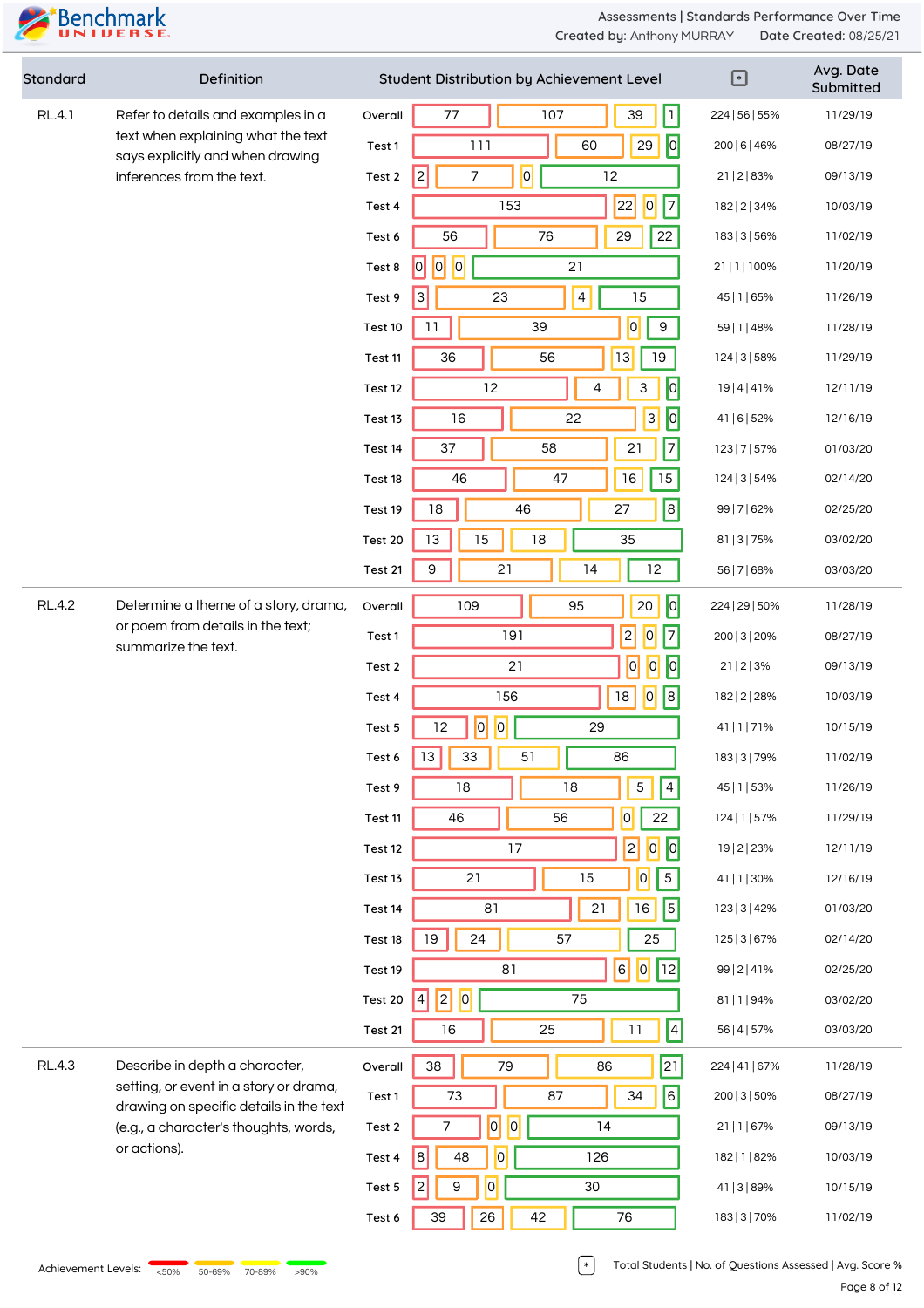

| Standard      | Definition                                                                                                                      |         | Student Distribution by Achievement Level                                                                       | $\Box$         | Avg. Date<br>Submitted |
|---------------|---------------------------------------------------------------------------------------------------------------------------------|---------|-----------------------------------------------------------------------------------------------------------------|----------------|------------------------|
|               |                                                                                                                                 | Test 9  | $\sqrt{5}$<br>13<br>13<br>14                                                                                    | 45   3   75%   | 11/26/19               |
|               |                                                                                                                                 | Test 11 | 57<br>20<br>24<br>23                                                                                            | 124   3   76%  | 11/29/19               |
|               |                                                                                                                                 | Test 12 | 0 <br>$\mathsf 9$<br>$\sqrt{3}$<br>7                                                                            | 19   3   45%   | 12/11/19               |
|               |                                                                                                                                 | Test 13 | 2 <br>10<br>16<br>13                                                                                            | 41   4   59%   | 12/16/19               |
|               |                                                                                                                                 | Test 14 | 15<br>59<br>24<br>25                                                                                            | 123   3   62%  | 01/03/20               |
|               |                                                                                                                                 | Test 18 | 39<br>$10$<br>34<br>41                                                                                          | 124   2   56%  | 02/14/20               |
|               |                                                                                                                                 | Test 19 | 55<br>$\overline{7}$<br>18<br>19                                                                                | 99   5   77%   | 02/25/20               |
|               |                                                                                                                                 | Test 20 | $10$<br>41<br>13<br>17                                                                                          | 81   3   75%   | 03/02/20               |
|               |                                                                                                                                 | Test 21 | $\mathbf{I}$<br>12<br>24<br>19                                                                                  | 56   4   79%   | 03/03/20               |
| <b>RL.4.4</b> | Determine the meaning of words and                                                                                              | Overall | 25<br>29<br>67<br>103                                                                                           | 224   37   71% | 11/21/19               |
|               | phrases as they are used in a text,<br>including those that allude to                                                           | Test 1  | 35<br> 20 <br>39<br>106                                                                                         | 200   5   6 1% | 08/27/19               |
|               | significant characters found in                                                                                                 | Test 2  | $\vert 0 \vert$<br>$\vert 3 \vert$<br> 0 <br>18                                                                 | 21   2   93%   | 09/13/19               |
|               | mythology (e.g., Herculean).                                                                                                    | Test 4  | $\overline{\mathsf{O}}$<br>76<br>18<br>88                                                                       | 182   2   66%  | 10/03/19               |
|               |                                                                                                                                 | Test 5  | 2 <br> 0 <br> 2 <br>37                                                                                          | 41   1   93%   | 10/15/19               |
|               |                                                                                                                                 | Test 6  | $\overline{0}$<br>$\,8\,$<br>55<br>120                                                                          | 183   2   8 1% | 11/02/19               |
|               |                                                                                                                                 | Test 8  | 0 <br>21<br> 0 <br> 0                                                                                           | 21   1   100%  | 11/20/19               |
|               |                                                                                                                                 | Test 9  | 3 <br>25<br>13<br>4                                                                                             | 45   3   75%   | 11/26/19               |
|               |                                                                                                                                 | Test 10 | $\overline{0}$<br> 0 <br>18<br>41                                                                               | 59   1   69%   | 11/28/19               |
|               |                                                                                                                                 | Test 11 | 0 <br>59<br>21<br>44                                                                                            | 124   3   76%  | 11/29/19               |
|               |                                                                                                                                 | Test 13 | $\overline{0}$<br> 0 <br>$\overline{c}$<br>39                                                                   | 41   1   95%   | 12/16/19               |
|               |                                                                                                                                 | Test 14 | 0 <br>36<br>64<br>23                                                                                            | 123   3   6 1% | 01/03/20               |
|               |                                                                                                                                 | Test 18 | $\overline{\phantom{a}}$ $\overline{\phantom{a}}$ $\overline{\phantom{a}}$ $\overline{\phantom{a}}$<br>71<br>53 | 124   1   43%  | 02/14/20               |
|               |                                                                                                                                 | Test 20 | 23<br>47<br> 5 <br> 6                                                                                           | 81   10   81%  | 03/02/20               |
|               |                                                                                                                                 | Test 21 | 0 <br>15<br>Iз<br>38                                                                                            | 56   2   8 1%  | 03/03/20               |
| <b>RL.4.5</b> | Explain major differences between                                                                                               | Overall | $\overline{0}$<br>61<br>100<br>40                                                                               | 201   2   44%  | 09/17/19               |
|               | poems, drama, and prose, and refer<br>to the structural elements of poems                                                       | Test 1  | 0 <br> 0 <br>137<br>63                                                                                          | 200   1   32%  | 08/27/19               |
|               | (e.g., verse, rhythm, meter) and drama                                                                                          | Test 10 | 0 <br> 0 <br>9<br>50                                                                                            | 59   1   85%   | 11/28/19               |
|               | (e.g., casts of characters, settings,<br>descriptions, dialogue, stage<br>directions) when writing or speaking<br>about a text. |         |                                                                                                                 |                |                        |
| <b>RL.4.6</b> | Compare and contrast the point of                                                                                               | Overall | 49<br>44<br>66<br>63                                                                                            | 222   12   68% | 11/20/19               |
|               | view from which different stories are<br>narrated, including the difference                                                     | Test 1  | $\overline{0}$<br>$\overline{0}$<br>76<br>124                                                                   | 200   1   62%  | 08/27/19               |
|               | between first- and third-person                                                                                                 | Test 8  | 0 <br> 0 <br>h<br>20                                                                                            | 21   2   99%   | 11/20/19               |
|               | narrations.                                                                                                                     | Test 10 | $\vert 4 \vert$<br>$\,8\,$<br>29<br>18                                                                          | 59   2   58%   | 11/28/19               |
|               |                                                                                                                                 | Test 11 | 0 <br> 0 <br>95<br>29                                                                                           | 124   1   77%  | 11/29/19               |
|               |                                                                                                                                 | Test 12 | $\overline{0}$<br>3<br>12<br>4                                                                                  | 19   1   74%   | 12/11/19               |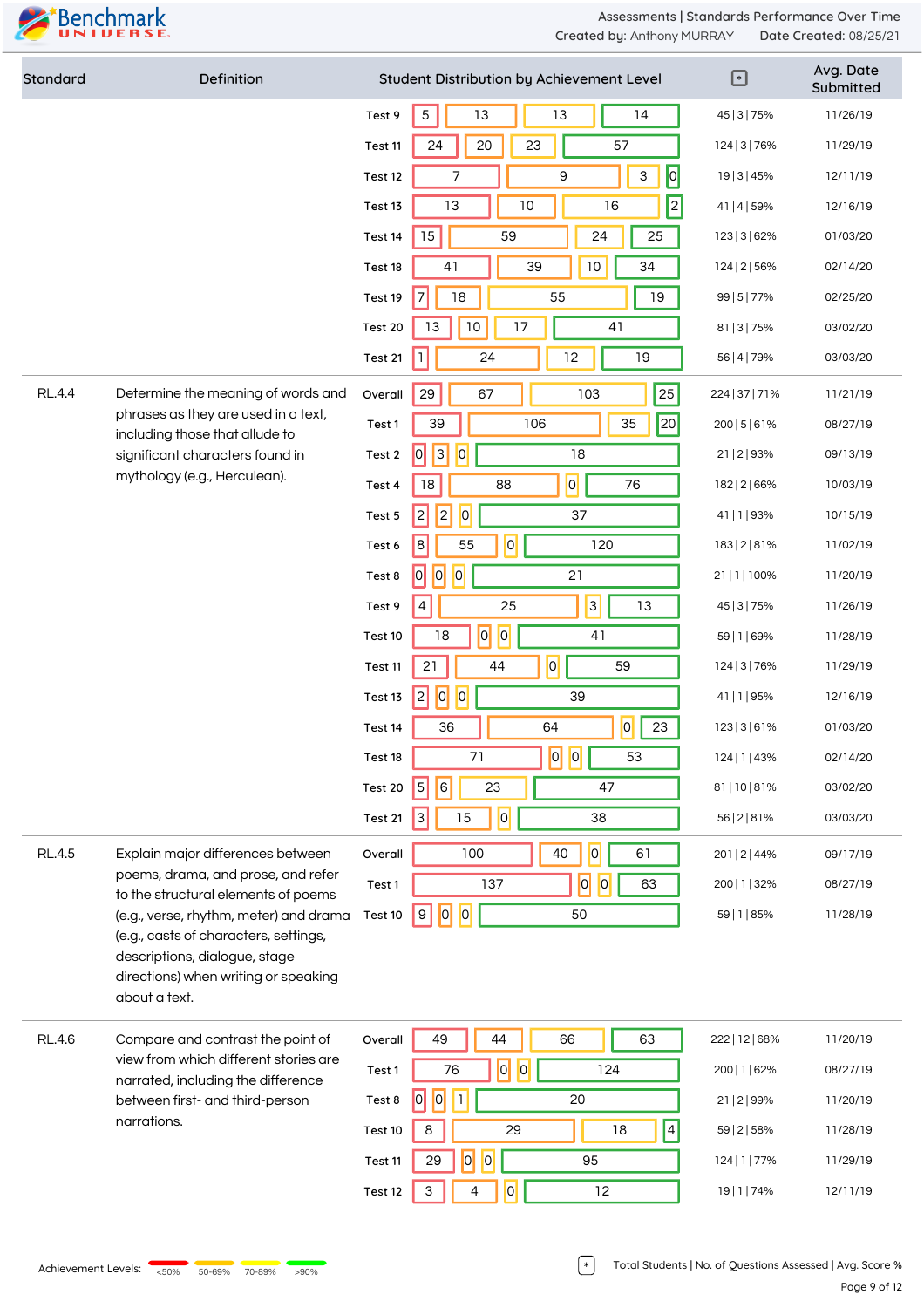

| Standard      | Definition                                                               | Student Distribution by Achievement Level        | $\boxdot$      | Avg. Date<br>Submitted |
|---------------|--------------------------------------------------------------------------|--------------------------------------------------|----------------|------------------------|
|               |                                                                          | $\vert 4 \vert$<br> 0 <br>15<br>22<br>Test 13    | 41   1   50%   | 12/16/19               |
|               |                                                                          | 45<br>22<br>20<br>36<br>Test 14                  | 123   3   68%  | 01/03/20               |
|               |                                                                          | 0 <br>13<br>16<br>52<br>Test 20                  | 81   1   74%   | 03/02/20               |
| <b>RL.4.7</b> | Make connections between the text                                        | $\mathbf{8}$<br>73<br>53<br>72<br>Overall        | 206   3   54%  | 11/07/19               |
|               | of a story or drama and a visual or<br>oral presentation of the text,    | 0 <br>79<br>46<br>58<br>Test 6                   | 183   1   44%  | 11/02/19               |
|               | identifying where each version                                           | 5<br>10<br>29<br>Test 9                          | 45   2   84%   | 11/26/19               |
|               | reflects specific descriptions and<br>directions in the text.            |                                                  |                |                        |
| <b>RL.4.9</b> | Compare and contrast the treatment                                       | 19<br>63<br>65<br>77<br>Overall                  | 224   11   61% | 11/21/19               |
|               | of similar themes and topics (e.g.,<br>opposition of good and evil) and  | $\overline{0}$<br> 0 <br>112<br>88<br>Test 1     | 200   1   44%  | 08/27/19               |
|               | patterns of events (e.g., the quest) in                                  | $\overline{0}$<br>37<br>82<br>64<br>Test 6       | 183   2   71%  | 11/02/19               |
|               | stories, myths, and traditional<br>literature from different cultures.   | $\overline{0}$<br>11<br>$9\,$<br>39<br>Test 10   | 59   1   48%   | 11/28/19               |
|               |                                                                          | $\overline{0}$<br>33<br>28<br>63<br>Test 11      | 124   2   64%  | 11/29/19               |
|               |                                                                          | $\overline{0}$<br>51<br>38<br>34<br>Test 14      | 123   1   52%  | 01/03/20               |
|               |                                                                          | 0 <br>12<br>31<br>38<br>Test 20                  | 81   2   62%   | 03/02/20               |
|               |                                                                          | 0 <br>17<br>28<br>11<br>Test 21                  | 56   2   62%   | 03/03/20               |
| W.4.1         | Write opinion pieces on topics or                                        | 21<br>38<br>65<br>43<br>Overall                  | 167   4   63%  | 01/30/20               |
|               | texts, supporting a point of view with<br>reasons and information.       | 17<br>27<br>54<br>25<br>Test 14                  | 123   1   56%  | 01/03/20               |
|               |                                                                          | 8<br>13<br>20<br>16<br>Test 16                   | 57   1   68%   | 02/04/20               |
|               |                                                                          | 11<br>23<br>22<br>20<br>Test 17                  | 76   1   67%   | 02/05/20               |
|               |                                                                          | 12<br>26<br>15<br>28<br>Test 20                  | 81   1   67%   | 03/02/20               |
| W.4.2         | Write informative/explanatory texts                                      | 31<br>$17\,$<br>31<br>45<br>Overall              | 124   2   63%  | 11/29/19               |
|               | to examine a topic and convey ideas<br>and information clearly.          | 16<br>23<br>$\vert 4 \vert$<br>16<br>Test 10     | 59   1   74%   | 11/28/19               |
|               |                                                                          | 17<br>34<br>30<br>43<br>Test 11                  | 124   1   58%  | 11/29/19               |
| W.4.3         | Write narratives to develop real or                                      | 2 <br>$18\,$<br>129<br>72<br>Overall             | 221   4   41%  | 10/13/19               |
|               | imagined experiences or events using<br>effective technique, descriptive | $\sqrt{3}$<br>$\mathsf 6$<br>29<br>162<br>Test 1 | 200   1   21%  | 08/27/19               |
|               | details, and clear event sequences.                                      | 53<br>32<br>79<br><b>18</b><br>Test 4            | 182   1   44%  | 10/03/19               |
|               |                                                                          | 54<br>22<br>47<br>60<br>Test 6                   | 183   1   55%  | 11/02/19               |
|               |                                                                          | 18<br>18<br>11<br>9<br>Test 21                   | 56   1   53%   | 03/03/20               |
| W.4.5         | With guidance and support from                                           | $\vert 5 \vert$<br> 0 <br>18<br>44<br>Overall    | 67   4   40%   | 05/24/20               |
|               | peers and adults, develop and<br>strengthen writing as needed by         | 0 <br> 0 <br>15<br>41<br>Test 21                 | 56   1   27%   | 03/03/20               |
|               | planning, revising, and editing.                                         | $\overline{0}$<br>5<br>3<br>3<br>Test 27         | 11   3   64%   | 07/15/21               |
|               | (Editing for conventions should<br>demonstrate command of Language       |                                                  |                |                        |
|               | standards 1-3 up to and including                                        |                                                  |                |                        |
|               | grade 4 [link to="CCSS.ELA-<br>Literacy.L.4"]here[/link].)               |                                                  |                |                        |
|               | Depth of Knowledge (4)                                                   |                                                  |                |                        |
|               |                                                                          |                                                  |                |                        |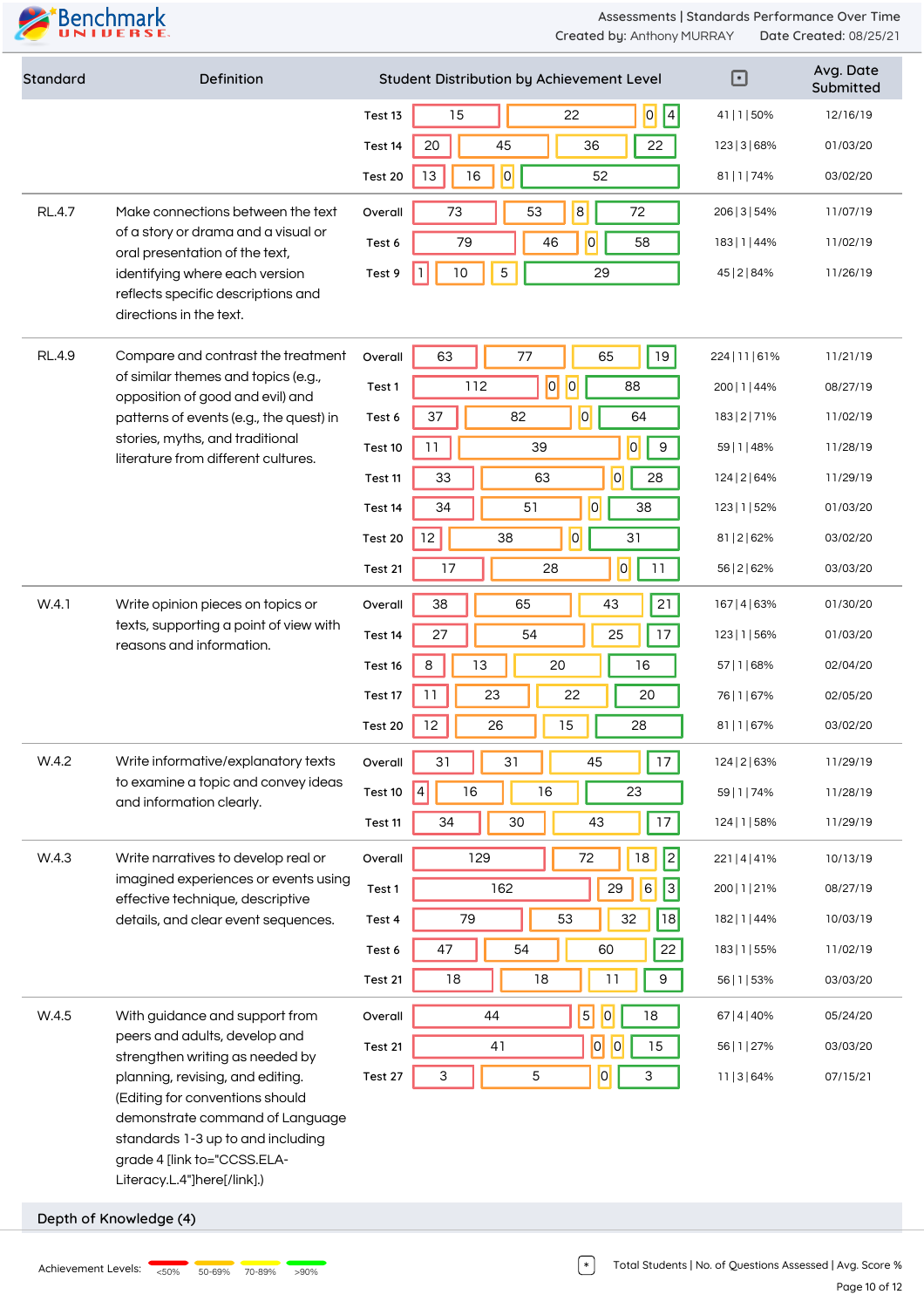

| Standard         | Definition          |                                                | Student Distribution by Achievement Level       | $\boxed{\mathbf{r}}$ | Avg. Date<br>Submitted |
|------------------|---------------------|------------------------------------------------|-------------------------------------------------|----------------------|------------------------|
| DOK <sub>1</sub> | Recall/Reproduction | Overall                                        | $13\,$<br>104<br>74<br>$33\,$                   | 224   48   80%       | 11/13/19               |
|                  |                     | Test 1                                         | 22<br>32<br>75<br>71                            | 200   5   78%        | 08/27/19               |
|                  |                     | Test 2                                         | $\overline{0}$<br> 0 <br>14<br>$\overline{7}$   | 21   1   67%         | 09/13/19               |
|                  |                     | Test 3                                         | $\mathbf{1}$<br>$\overline{0}$<br>12<br>3       | 16   2   84%         | 09/23/19               |
|                  |                     | Test 4                                         | 0 <br>21<br>46<br>115                           | 182   2   76%        | 10/03/19               |
|                  |                     | Test 5                                         | $\overline{3}$<br>$10$<br>$\overline{0}$<br>28  | 41   3   87%         | 10/15/19               |
|                  |                     | Test 6                                         | 106<br>13<br>$10$<br>54                         | 183   7   82%        | 11/02/19               |
|                  |                     | Test 7                                         | $\overline{3}$<br> 0 <br> 0 <br>19              | 22   1   86%         | 11/12/19               |
|                  |                     | Test 8                                         | 0 <br> 0 <br>17<br>4                            | 21 1 81%             | 11/20/19               |
|                  |                     | Test 9                                         | $\mathbf{1}$<br>$\overline{4}$<br>13<br>27      | 45   3   88%         | 11/26/19               |
|                  |                     | Test 10                                        | $\overline{\phantom{0}}$<br>17<br>29<br>$\bf 8$ | 59   4   67%         | 11/28/19               |
|                  |                     | Test 11                                        | 2 <br>75<br>14<br>33                            | 124   6   90%        | 11/29/19               |
|                  |                     | Test 12                                        | 0 <br> 0 <br>16<br>$\ensuremath{\mathsf{3}}$    | 19   1   84%         | 12/11/19               |
|                  |                     | Test 13                                        | $\overline{0}$<br>$\vert 4 \vert$<br>15<br>22   | 41   1   50%         | 12/16/19               |
|                  |                     | Test 14                                        | $\overline{0}$<br> 0 <br>25<br>98               | 123   1   80%        | 01/03/20               |
|                  |                     | Test 15                                        | 0 <br>$\mathbb{I}$<br>37<br>8                   | 46   2   89%         | 01/20/20               |
|                  |                     | Test 17                                        | $\overline{0}$<br>10<br>23<br>43                | 76   3   80%         | 02/05/20               |
|                  |                     | Test 27                                        | $\overline{1}$<br>$\mathbf{2}$<br>4<br>4        | 11   5   67%         | 07/15/21               |
| DOK <sub>2</sub> | Skill/Concept       | Overall                                        | $\boxed{0}$<br>59<br>119<br>46                  | 224   162   59%      | 11/16/19               |
|                  |                     | Test 1                                         | $\boxed{\circ}$<br> 6 <br>155<br>39             | 200   16   38%       | 08/27/19               |
|                  |                     | Test 2                                         | $\boxed{\circ}$<br> 0 <br>15<br>6               | 21   6   73%         | 09/13/19               |
|                  |                     | Test 3                                         | $\sqrt{2}$<br>$\boxed{0}$<br>$\vert$ 3<br>13    | 16   5   80%         | 09/23/19               |
|                  |                     | Test 4                                         | 22<br>30<br>77<br>53                            | 182   13   68%       | 10/03/19               |
|                  |                     | Test 5                                         | 2 <br>$\vert \vert \vert$<br>$18\,$<br>20       | 41   6   86%         | 10/15/19               |
|                  |                     | Test 6                                         | 27<br>23<br>64<br>69                            | 183   12   70%       | 11/02/19               |
|                  |                     | Test 7                                         | $\boxed{0}$<br>$\boxed{3}$<br>19                | 22   6   30%         | 11/12/19               |
|                  |                     | Test 8                                         | 0 <br> 0 <br>$\vert \mathbb{1} \vert$<br>20     | 21   7   98%         | 11/20/19               |
|                  |                     | Test 9                                         | $\vert 4 \vert$<br>$16\,$<br>6<br>19            | 45   8   7 1 %       | 11/26/19               |
|                  |                     | Test 10                                        | $\vert 4 \vert$<br>$\,6\,$<br>17<br>32          | 59   14   70%        | 11/28/19               |
|                  | Test 11             | 3 <br>53<br>40<br>28                           | 124   17   61%                                  | 11/29/19             |                        |
|                  | Test 12             | $\overline{0}$<br> 0 <br>12<br>$\overline{7}$  | 19   6   44%                                    | 12/11/19             |                        |
|                  | Test 13             | $\boxed{\circ}$<br>12<br>25<br>$\vert 4 \vert$ | 41   8   58%                                    | 12/16/19             |                        |
|                  |                     | Test 14                                        | $\vert 5 \vert$<br>29<br>42<br>47               | 123   15   61%       | 01/03/20               |
|                  |                     | Test 15                                        | 0 <br>$\vert 3 \vert$<br>18<br>25               | 46   4   42%         | 01/20/20               |
|                  |                     | Test 16                                        | $\overline{5}$<br> 0 <br>25<br>27               | 57   4   42%         | 02/04/20               |
|                  |                     | Test 17                                        | $\,8\,$<br>15<br>33<br>20                       | 76   10   72%        | 02/05/20               |
|                  |                     | Test 27 $\boxed{0}$                            | $\sqrt{5}$<br>$\overline{c}$<br>$\overline{4}$  | 11   5   77%         | 07/15/21               |